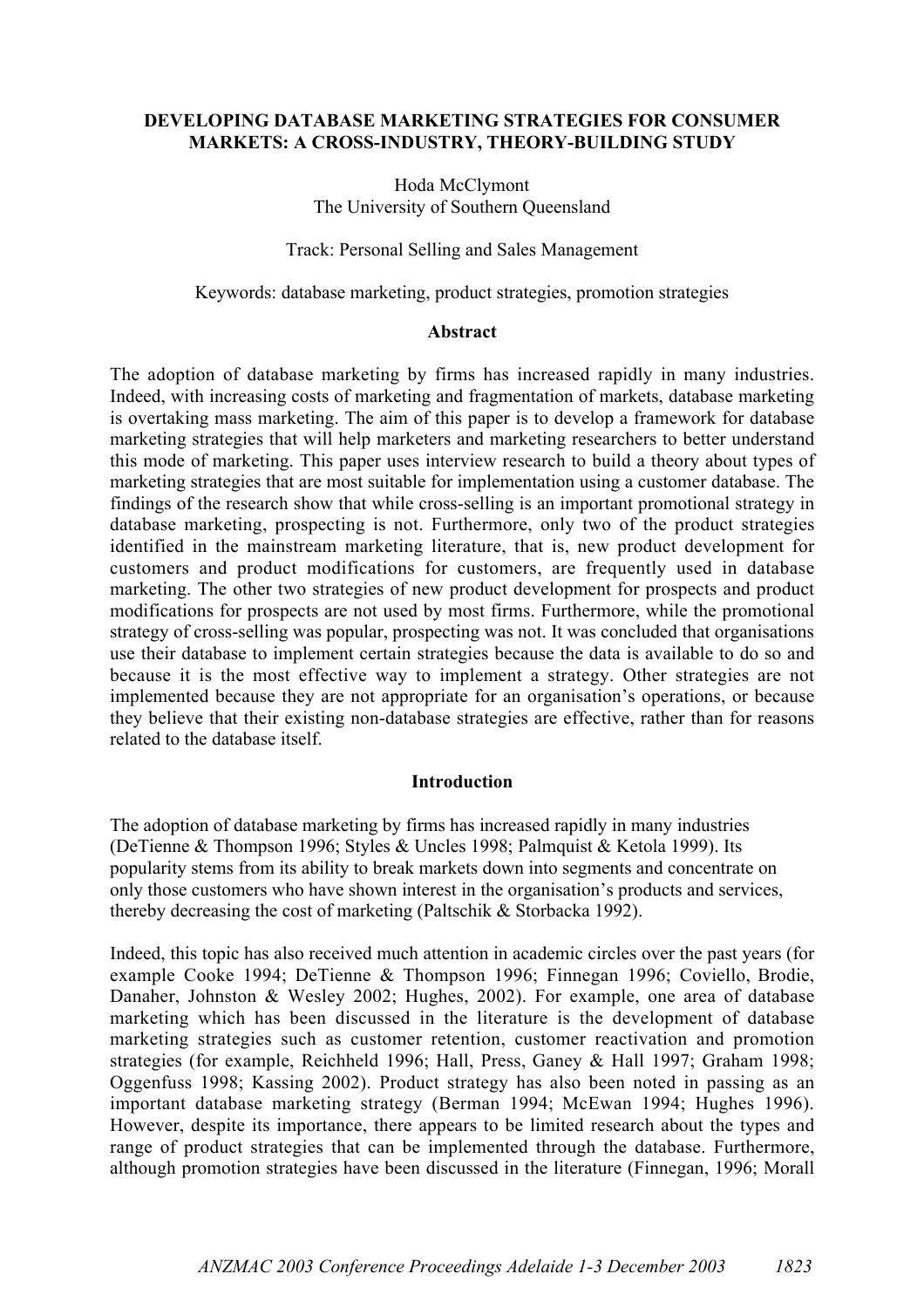1994; Berry 1998; Howe 1998; Bhattacharyya 1999; Kassing 2002; Schaefer & Zang 2002), there appears to be no comprehensive discussion of which types of promotional strategy are most appropriate for database marketing.

Hence the aim of this paper is to develop a framework which incorporates the range of databases marketing strategies that may help marketers and marketing researchers to understand this area of marketing more clearly. In other words, the research problem is: *What product and promotion strategies can be developed and implemented using customer databases and why?*

Developing a theoretical framework for database marketing strategies. Given the limited literature about types of product strategies in database marketing, it was necessary to base the initial stage of this research on product strategies identified through the mainstream marketing literature. Therefore, Ansoff's (1957) product-market matrix was used to identify the types of mainstream product strategies that could be investigated in relation to database marketing. Furthermore, since Ansoff's matrix also touches on promotion strategies, it is only logical to apply this matrix to categorise existing promotion strategies in database marketing.

*Promotion strategies in database marketing.* Promotion strategy is a core application of database marketing (Gunaratne 1998) and can be broken down into two major strategies of cross-selling (Kim & Kim 1999; Opperman 1999; Kassing 2002) and prospecting (Howe 1998; O'Malley 1998; Drozdenko & Drake 2002). Cross-selling is equivalent to Ansoff's market penetration strategy (quadrant 1, table 1) because it involves offering existing customers related or unrelated products (Gunaratne 1998).

Secondly, the prospecting strategy in database marketing is equivalent to Ansoff's market development strategy (quadrant 2, table 1) which refers to selling existing products to prospects/suspects. Prospecting can be carried out by mailing offers to existing prospects on the database (Drozdenko & Drake 2002); by buying mailing to preferred customer segments; or by modelling and profiling potential customers based on household and census data. (Opperman 1999)

|                        | Existing market                              | New market                               |  |  |  |  |  |
|------------------------|----------------------------------------------|------------------------------------------|--|--|--|--|--|
|                        | Promotional strategies in database marketing |                                          |  |  |  |  |  |
| Existing<br>product(s) | <b>Market penetration</b> (Quadrant 1)       | <b>Market development</b> (Quadrant 2)   |  |  |  |  |  |
|                        | Cross-selling                                | Prospecting                              |  |  |  |  |  |
|                        |                                              |                                          |  |  |  |  |  |
| New product            |                                              | Product strategies in database marketing |  |  |  |  |  |
|                        |                                              |                                          |  |  |  |  |  |
|                        | <b>Market development</b> (Quadrant 3a)      | <b>Diversification</b> (Quadrant 3b)     |  |  |  |  |  |

Table 1 Adaptation of Ansoff's matrix to database marketing strategies

Source: Based on Ansoff's (1957) product-market matrix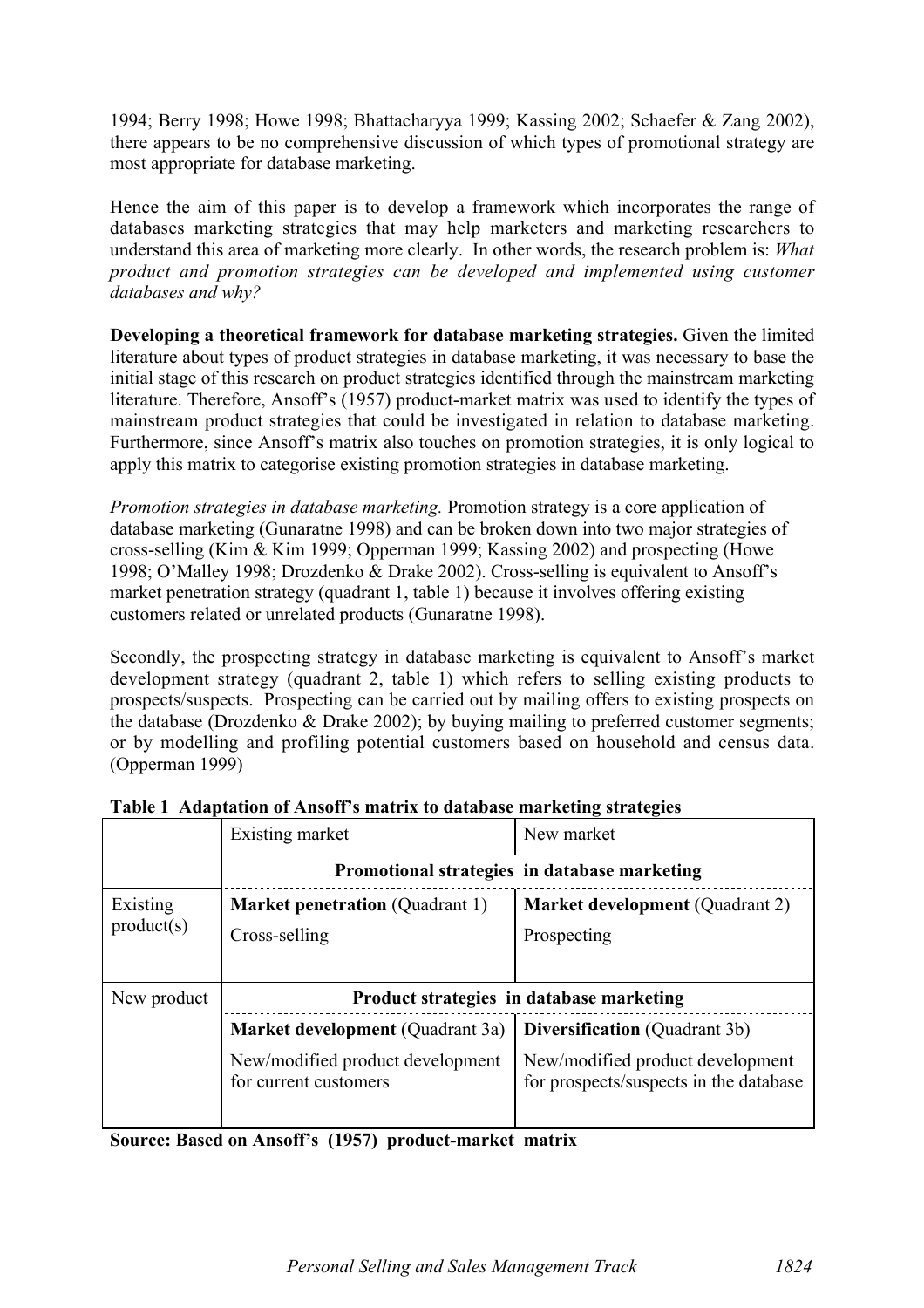*Product strategies.* Next, consider product strategies in database marketing. Customer databases can be used either for new product idea generation or for research or testing of the idea (Master 2000). That is, customers are contributors to the product development process (Davenport, Harris & Kohli 2001).

The bottom two quadrants of the Ansoff matrix can be used to represent product strategies in database marketing. That is, the product development strategy (quadrant 3a) can be translated into new product development for database customers and the diversification strategy is translated into new product development for prospects/suspects (quadrant 3b). Two other substrategies of modified products for customers and modified products for prospects/suspects were also added to quadrants 3 and 4 respectively. This addition was made because the definition of a new product includes modified products (Master 2000).

In summary, database product and promotion strategies may be broken down into two promotional strategies and four product strategies. Promotional strategies include crossselling and prospecting. Product strategies include new products for customers in the database; new products for prospects in the database; modified products for customers in the database; and modified product for prospects in the database.

### Research methodology

Given the substantial gaps in the literature, sufficient information did not exist to allow for the testing of the research problem using a quantitative methodology. As a result, this research relied on exploratory methodologies using convergent and case interviews to develop and confirm theory about the research problem (King 1994). Firstly, five convergent interviews (also known as in-depth interviews) were conducted with one academic, three direct marketing consultants and an industry practitioner. The convergent interviewing process was very structured although the content of each interview remained unstructured to allow for the flexible exploration of the subject matter without determining the answers (Dick 1990). The results of the convergent interviews were used to develop a preliminary framework for further investigation using case research.

Next, case research was undertaken to confirm/disconfirm the theoretical framework developed previously. The investigation aimed to confirm or disconfirm the theoretical framework by investigating which strategies were most suitable for database marketing from a practitioner's perspective. Therefore, case research was justified because this research involved an investigation of a pre-paradigmatic body of knowledge about a dynamic phenomenon (Yin 1994), and it investigates a contemporary phenomenon. A total of 11 interviews were conducted with managers of firms (cases) in nine industries. This number of cases was used because it was not possible to obtain more interviews. The names of the 11 firms have been disguised in order to maintain confidentiality. Therefore, in the analysis, organizations are referred to by the name of the industry in which they operate such as the Financial1, and Publishing 1. All firms in this study were established, well known organizations with a diverse range of characteristics as summarised in table 2.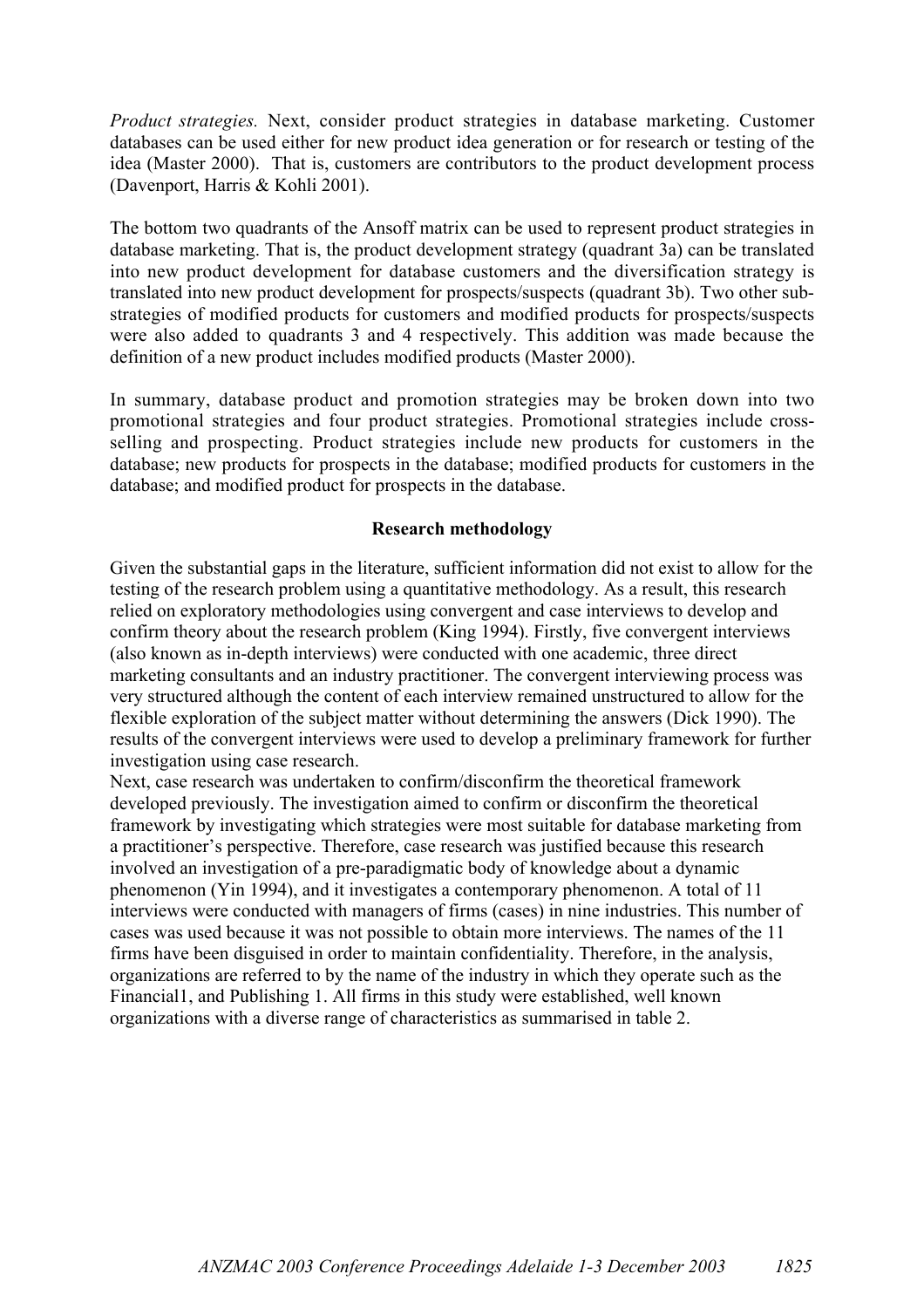| Case name/               | <b>Channel</b> | Primary product type and examples thereof   | <b>Head</b>        |
|--------------------------|----------------|---------------------------------------------|--------------------|
| <i>industry type (i)</i> | type (ii)      | (iiv)                                       | <i>office (iv)</i> |
| <b>Consumer Goods</b>    | Retailer       | Goods - furniture, clothing, accessories,   | <b>USA</b>         |
|                          |                | electrical goods and diner.                 |                    |
| Fast Food                | Franchise      | Service – pizza, garlic bread and coke.     | <b>USA</b>         |
| Publishing 1             | Direct         | Goods - books, special interest magazines   | <b>USA</b>         |
|                          |                | videos, CDs and DVDs.                       |                    |
| Publishing 2             | Hybrid         | Goods – special interest magazines.         | <b>USA</b>         |
|                          | system         |                                             |                    |
| Automobile               | Wholesaler     | Goods – construction equipment, marine,     | Sweden             |
|                          |                | aircraft and industrial engines, and motor  |                    |
|                          |                | vehicles.                                   |                    |
| Financial 1              | Direct         | Service - lending, insurance, investment.   | <b>USA</b>         |
| Financial 2              | Direct         | Service - lending, insurance, investment.   | Australia          |
| Telecommunicati          | Hybrid         | Service - entire range of telephone, mobile | Australia          |
| on                       | system         | and internet communication services.        |                    |
| Charity                  | Direct         | Services – medical research facility        | Australia          |
|                          |                | fundraiser attached to hospital.            |                    |
| Photography              | Direct         | Service – photo processing and augmented    | Australia          |
|                          |                | goods.                                      |                    |
| Art                      | Direct         | Goods – decorative art collectables.        | <b>USA</b>         |

Table 2 Summary of individual cases (firms) selected for in-depth interviews

Source: Cases selected for this research

## Discussion of findings

The findings of this research relate to two issues: which strategies do database marketing firms use, and when are certain strategies more/less appropriate to use. The results of the interview for the first research issue revealed that the most frequently implemented database strategies included selling across (promotion strategy), new product development and product modification for customers (product strategy). A total of seven firms implemented the first two strategies and six firms implemented the third strategy.

In contrast, the least frequently implemented database marketing strategies were prospecting (promotion strategy) and new product development and product modification for prospects (product strategies). Only one firm, developed new products for prospects and only two firms implemented the other two strategies through the database.

In summary these findings show that all four of the product strategies identified in the mainstream marketing literature were used in database marketing, although only two of the four product strategies (new and modified products for existing database customers) were frequently used. Furthermore, unlike the literature, the findings showed that prospecting is not very appropriate for database marketing.

Next, consider the reasons for adopting or not adopting database strategies. The literature does not give reasons why certain strategies tend to be more frequently applied through the database than others. Some of the reasons given by the interviewees for pursuing some of these strategies through the database are noted next, to provide a flavour of all the reasons provided.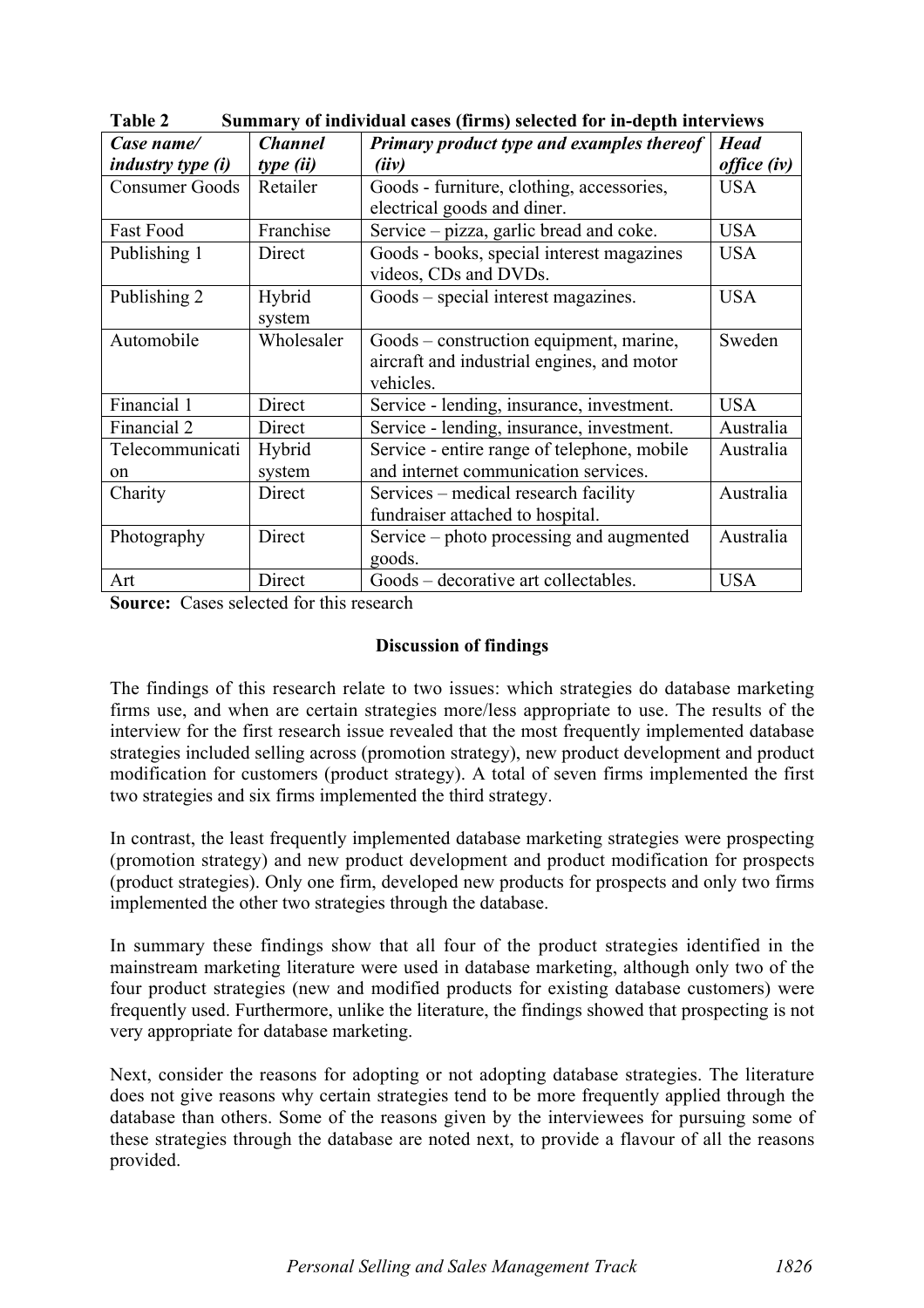*Prospecting for new customers.* Prospecting was implemented through the database by only two firms. One firm (Charity) noted that the database was used because customers' names can be obtained from other service sectors of a firm's parent organisation, such as patients in a hospital who may want to contribute to the charity's research efforts because it affects their wellbeing: 'we could also have prospects on the database … for example, people like patients at this hospital' (Charity). Another firm noted that a database was used for prospecting because segments were developed using geodemographic data. Therefore, a database is required to undertake geographic segmentation procedure and to subsequently store information on targeted segments.

*Cross-selling.* The second marketing strategy that can be derived through the customer databases is cross-selling. The interviews showed that information is augmented to gauge derived information such as customer profitability through segmentation methods. 'Through segmentation, we target the most profitable customers and customise our product/service and communications based on what we know about them…' (Publishing 1)

*New product development for customers.* New product development for customers was implemented through the database because the customer was perceived to be an important contributor to the entire process. In all cases, the customer database was used either for new product idea generation or for research or testing of the idea. For example, Publishing 2 researches all of its customers who are active or lapsed to assist in new product development. The integration of the internet in database marketing processes provides for seamless customer feedback to be used to identify new product/services and new ways of marketing them.

*Reasons why strategies were implemented without databases or were not implemented at all.* Even though this research revealed that some strategies were more popular than others, none of the strategies were undertaken by all firms. Therefore, it was concluded that a firms' characteristics (for example, its place in the distribution channel), the nature of its operations and firms' existing non-database strategies being satisfactory may explain why some firms do not implement certain strategies through the database. These reasons are summarised in table 3. For example, product modification for customers was not a popular database marketing strategy for the Fast Food firm because products can be easily modified (customised) for customers during the order and purchase process without a database.

In brief, very few firms implemented a strategy without the database, with the exception of prospecting and new product development for prospects. Organisations use their database to implement strategies because the data is available to do so and because it is the most effective way to implement a strategy. Other strategies are not implemented because they are not appropriate for an organisation's operations, or because they believe that their existing nondatabase strategies are effective, rather than for reasons related to the database itself.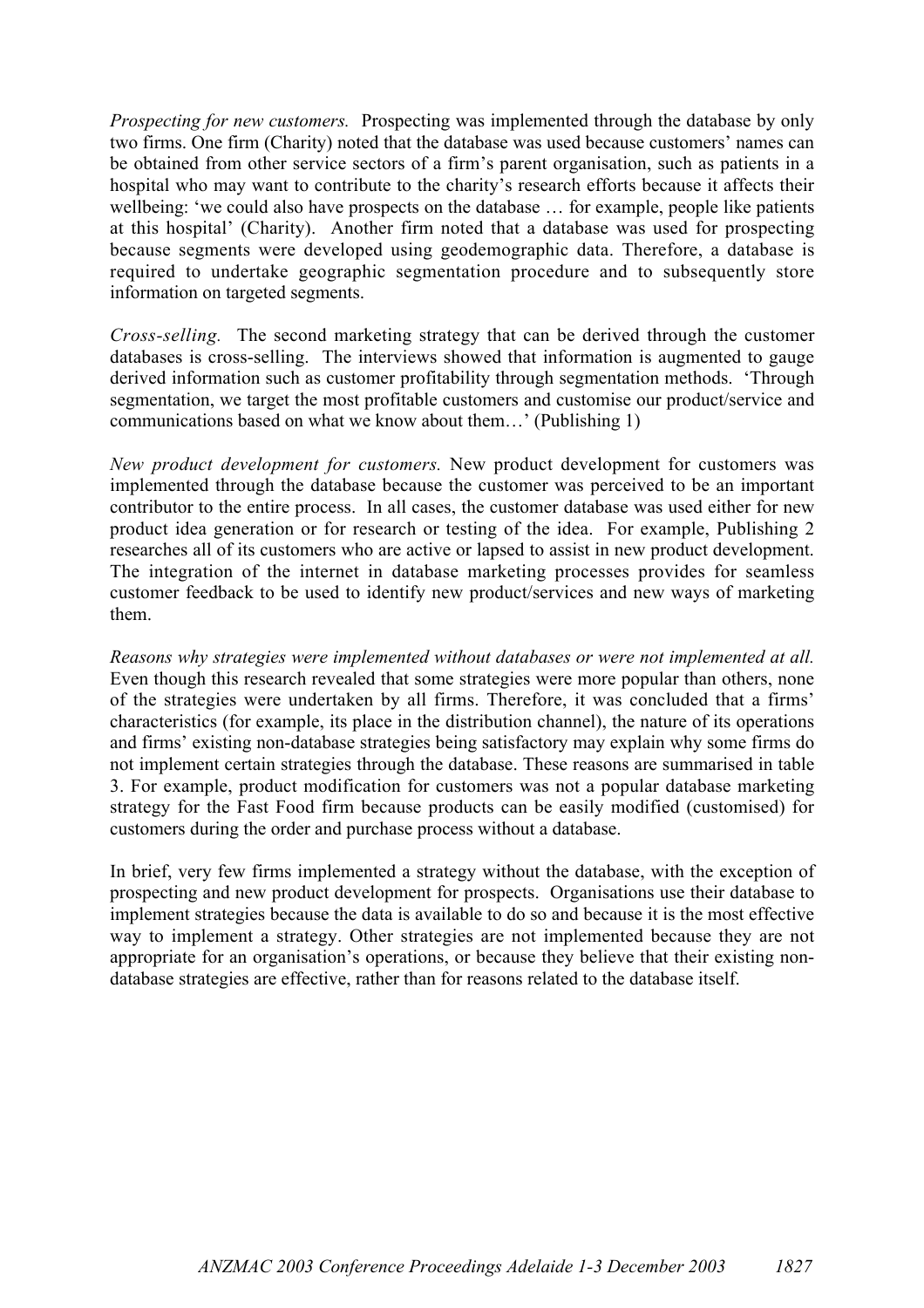| Reasons for not pursuing a strategy with<br>the database | Prospecting | $C$ ross-selling | for customers<br>New product<br>development | for prospects<br>New product<br>development | for customers<br>modification<br>Product | modification<br>prospects<br>Product |
|----------------------------------------------------------|-------------|------------------|---------------------------------------------|---------------------------------------------|------------------------------------------|--------------------------------------|
|                                                          |             |                  |                                             |                                             |                                          |                                      |
| Database consists of donors not customers                |             |                  |                                             |                                             |                                          |                                      |
| Database not required for walk-in orders                 |             |                  |                                             |                                             |                                          | $\sqrt{ }$                           |
| Modifications are market-driven rather than              |             |                  |                                             |                                             |                                          |                                      |
| customer driven                                          |             |                  |                                             |                                             |                                          |                                      |
| All database customers are included in                   |             | $\sqrt{ }$       |                                             |                                             |                                          |                                      |
| campaign and not only a database segment                 |             |                  |                                             |                                             |                                          |                                      |
| Head office is not in Australia                          |             |                  |                                             |                                             |                                          |                                      |
| No reason                                                |             | $\sqrt{}$        |                                             |                                             |                                          |                                      |
| Irrelevant for product type                              |             | $\sqrt{ }$       |                                             |                                             |                                          |                                      |
| Sophisticated modelling requirements                     |             | $\sqrt{ }$       |                                             |                                             |                                          |                                      |
| NPD is not a usual occurrence                            |             |                  |                                             |                                             |                                          |                                      |
| Firm is a wholesaler not manufacturer                    |             |                  |                                             |                                             |                                          |                                      |
| (Australian) customer database is not large              |             |                  |                                             |                                             |                                          |                                      |
| enough                                                   |             |                  |                                             |                                             |                                          |                                      |
| Number of prospects on the database is not               |             |                  |                                             | V                                           |                                          |                                      |
| high enough and therefore not profitable                 |             |                  |                                             |                                             |                                          |                                      |
| enough                                                   |             |                  |                                             |                                             |                                          |                                      |
| Purchased lists are used for prospecting                 | $\sqrt{ }$  |                  |                                             |                                             |                                          |                                      |
| because the database doesn't have                        |             |                  |                                             |                                             |                                          |                                      |
| sufficient information on prospects                      |             |                  |                                             |                                             |                                          |                                      |

Table 3 Reasons sub-strategies were not implemented through the database

Source: analysis of field data

### **Conclusions**

The *findings* of this research showed that the only selling across, new product development and product modification for customers were most frequently used. In contrast, the least frequently used database marketing strategies are promotion of existing products to existing customers, new product development for prospects and product modification for prospects. Further, the reasons why these strategies are implemented without the customer databases and are not implemented at all by some organisations are contingent on factors such as the nature of the organisation's operations and characteristics rather than the database itself. This paper offers insights to marketing mangers concerned with developing marketing strategies, using their customer databases. Although further research is warranted to validate findings, it is still a useful overview of the types of product and promotion strategies that managers, may apply to database marketing and when these strategies may be most suitable. This finding is particularly useful in small businesses where managers' knowledge of database marketing may be limited.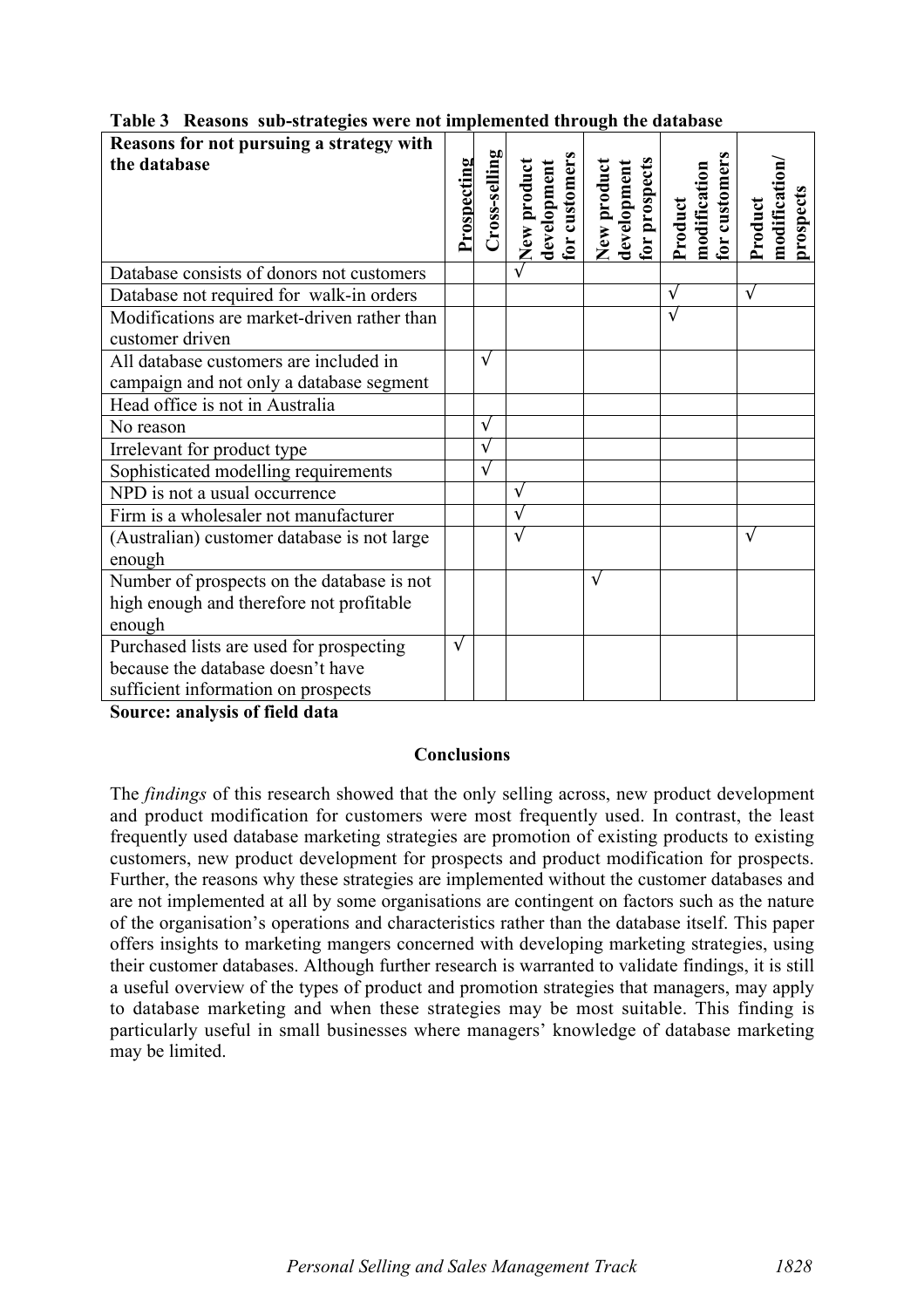#### List of references

Ansoff, I 1957, 'Strategies for diversification', *Harvard Business Review*, Sep-Oct, p. 114.

Berman, K 1994, 'Database marketing: a new secret weapon', Folio: *The Magazine for Magazine Management*, vol. 22, no. 19, pp. 185-187.

Berry, M 1998, *The New Integrated Direct Marketing*, Brookfield VT, Gower, Hampshire.

Bhattacharyya, S 1999, 'Direct marketing performance modelling using genetic algorithms', *Journal of Computing*, Summer, vol. 11, iss. 3, pp. 248-257.

- Cooke, S 1994, 'Database marketing: strategy or tactical tool?', *Marketing Intelligence and Planning*, vol 12, no. 6, pp. 4-7.
- Coviello, NE, Brodie, RJ, Danaher, PJ & Johnston, WJ, 2002, 'How Firms Relate to Their Markets: An Empirical Examination of Contemporary Marketing Practices', *Journal of*
- *Marketing*, Jul., vol. 66, iss. 3, viewed: 10 Jun. 2003. Available from Business Source Elite, EBSCOHOST.
- Davenport, TH, Harris, JG & Kohli, AK 2001, 'How do they know their customers so well?', *MIT Sloan Management Review*, Winter, vol. 42, iss. 12, pp. 63-76.
- Dick, B. (1990) *Convergent Interviewing*, Version 3, Chapel Hill, Brisbane.
- DeTienne, KB, Thimpson, JA 1996, 'Database marketing and organizational learning theory: towards a research agenda', *Journal of Consumer Marketing*, vol. 13, no. 5, pp. 12-34.
- Drozdenko, RG, *Drake, PD 2002,* 'Optimal Database Marketing', *Journal of Marketing Research,* Nov. 2002, vol. 39, iss. 4, pp. 499 - 501, viewed Jul 24 2003. Available: Academic Search Premier, EBSCOHOST.
- Drozdenko, R & Drake, PD 2002, *Optimal Database Marketing: Strategy Development and Data Mining*, Sage Publications, London.
- Finnegan, DE 1996, 'Client prospecting using database technology and research' *Trusts & Estates*, Nov., vol. 135, no. 12, pp. 43-44.
- Graham, JR 1998, 'Creating the prospect-driven company', *American Salesman*, 8, Aug., vol. 43, no. pp. 3-10, viewed 15 Sep. 1997. Available from Infotrac/SearchBank.
- Gunaratne, KA 1998, 'Database marketing a dream comes true' Paper presented to the Australia New Zealand Marketing Academic Conference', Otago, Dec.

Howe, D 1998 'The cross-sell connection', *Banking Strategies*, vol. 74, no. 6, pp. 120-125.

Hughes, AM 1996, *The complete database marketer: second-generation strategies and techniques for tapping the poser of your customer database*, Irwin Professional Publication, Chicago.

- Hall, MF, Press, I, Ganey, R & Hall, D 1997, 'Hello, I must be going', *Bank Marketing*, vol. 29, vol. 4, pp. 30-35.
- Kassing, J 2002, 'Increasing customer retention: profitability isn't a spectator sport; it takes work and a good database', *Financial Services Marketing*, Mar-Apr, pp. 32-37.

King, E 1996, 'The use of self in qualitative research', in *Handbook of Qualitative Research*

*Methods for Psychology and Social Sciences*, ed., J. Richardson, BPS Books, Leicester, U.K.

- Kim, B & Kim, S 1999, 'Measuring upselling potential of life insurance customers: application of stochastic frontier model', *Journal of Interactive marketing*, Autumn, vol. 13, no. 4, pp. 2-9.
- Master, H 2000, *Database Marketing Segmentation for Strategy Development in Australian Industries*, PhD thesis, The University of Southern Queensland, Toowoomba, Australia.
- McEwan, D 1994 *Growing your Business with Database Marketing*, Longman Australia Pty Ltd, Hong Kong.
- Mitchell, VM & Boustani, P 1993, 'Market development using new products and new customers: a role for perceived risk', *European Journal of Marketing*, vol. 27, no. 2, pp. 17-32.